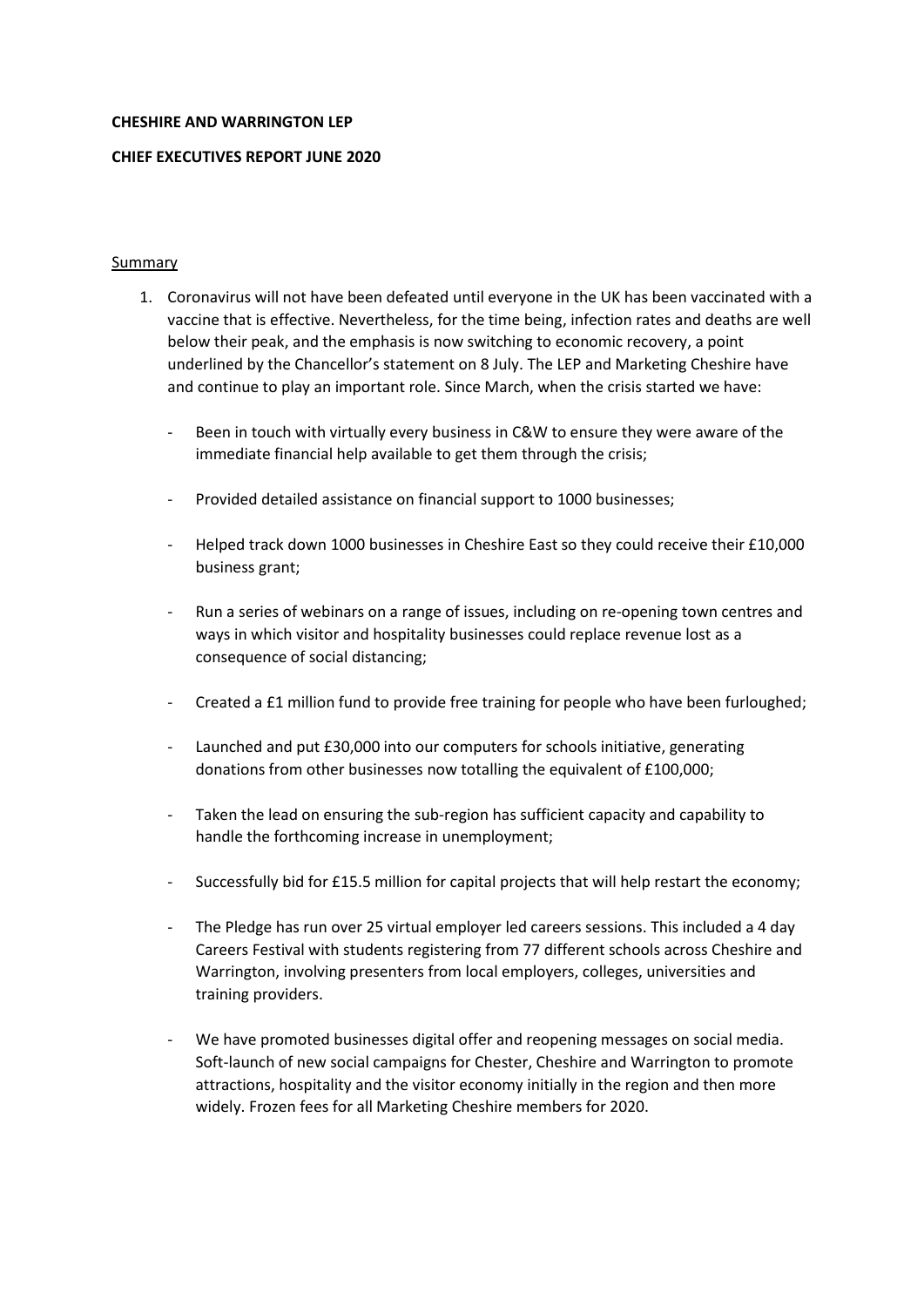## Summary point:

- To deliver these interventions the LEP has led the Economy Recovery Cell for the sub-region. This has been attended by all three local authorities, BEIS, Job Centre Plus, and business representative organisations. This group is now providing advice on the next steps on proposals for job creation and economic recovery.
- 2. Looking ahead recent Board meetings have already identified the objectives for the subregion's medium term recovery plan, and are starting to flesh out the detail of the projects and programmes we will need to put in place to make them a reality – including the work we will have to do in the relatively short term to attract more jobs to the area.
- 3. The latest position on a number of these initiatives are described below.

## Chancellor's Statement

4. The statement made by the Chancellor on 8 July contained almost 50 separate initiatives, all of which are relevant to our own thinking about how we help the C&W economy to recover. A summary of all of them, prepared by Andy Hulme, is attached. The most interesting and most important are the measures to encourage businesses to retain furloughed workers, and to provide training and work placements for all under 24 year olds. We will need to reflect these measures in our own plans to help people in C&W who become unemployed due to Covid.

## Restarting the Economy

- 5. Our major attractions are operating with significantly reduced capacity, but early signs are encouraging with visitors returning and booking in advance online. Many retailers have now reopened with social distancing measures introduced in town centres and out of town retail parks. Footfall is at about 50% in Chester and 70% in Warrington. Anecdotal evidence suggests that despite reduced dwell time there was increased consumer spend.
- 6. Restaurants and pubs reported significantly reduced trade, with many continuing take away and delivery services. The early picture with accommodation is mixed. Those hotels that are open have reported positive messages from customers. However, many are still not open including flagship hotels such as the Grosvenor and Peckforton Castle. Self-catering providers are beginning to take bookings, with some now almost full for the summer.
- 7. Through Marketing Cheshire, we are speaking regularly with our networks, monitoring local data, and conducting business and consumer surveys. This will allow us to develop a more complete picture over the coming weeks. We are also promoting businesses through our Chester, Cheshire, and Warrington campaigns; and working with BEIS and the Cabinet Office to showcase positive stories.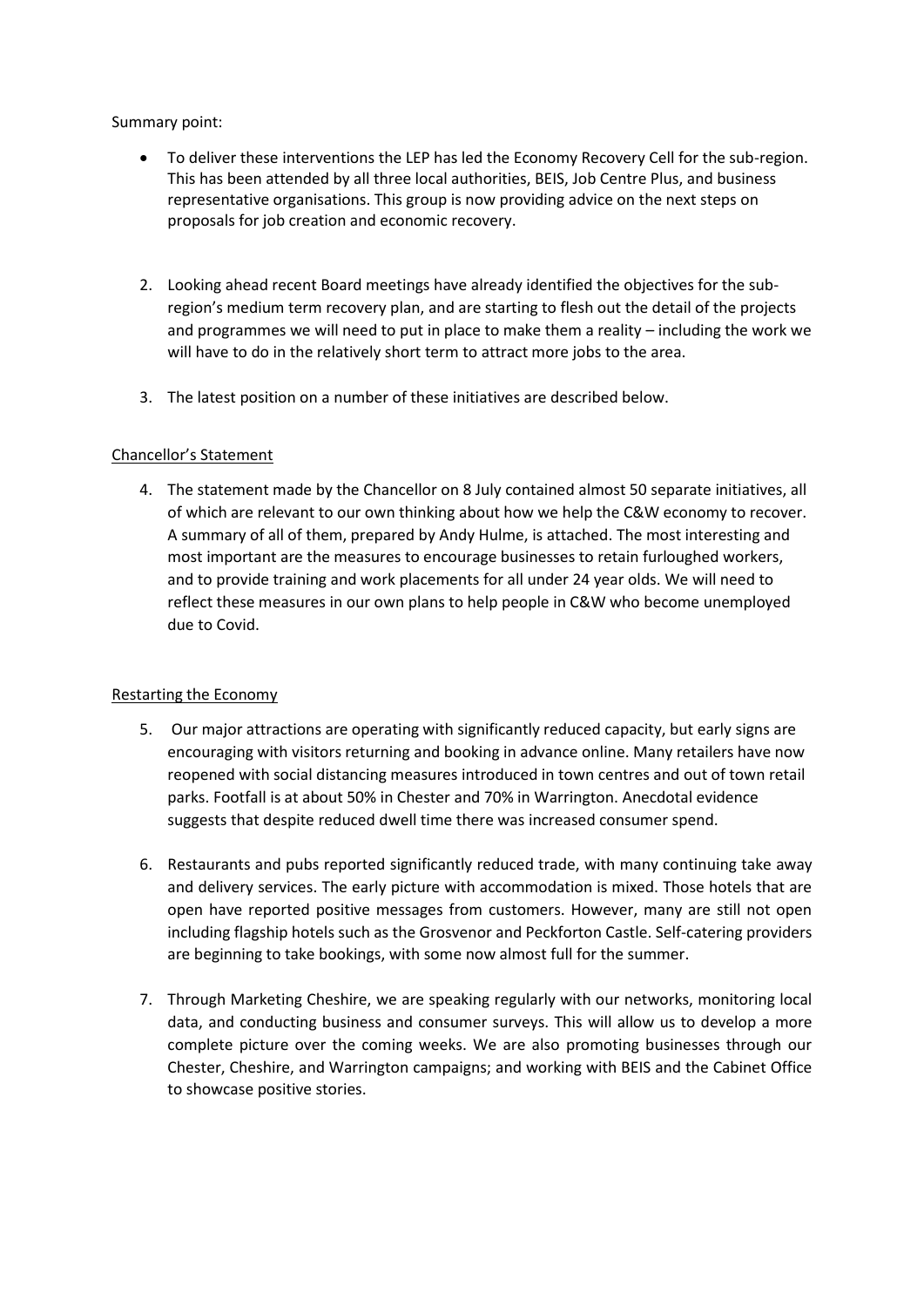## Supporting the Unemployed

- 8. Andy Farrall is chairing a group working up plans to support people made redundant and at risk of redundancy bringing together the LEP, Job Centre Plus/DWP, BEIS and the three LAs. Some of its initial thinking will need to be adjusted in light of the Chancellor's statement, but to date it was focussing on four key cohorts - the newly unemployed; those at risk of redundancy; young people about to leave school; and the self-employed.
- 9. In each case the objective is to ensure each group gets clear information and advice, that processes are in place to help them find a job, appropriate skills and retraining support is available, and that start-up and pre-start-up support is available to those that want it. The group is also paying particular attention to working with larger companies making large numbers of redundancies, and that, crucially, sufficient capacity is available to deal with levels of unemployment that could be four times the level we had in C&W as recently as mid-March.

## Getting Building Fund

10. C&W was awarded £15.5 million from the Getting Building Fund – the shovel ready projects fund discussed at last month's Discussion Forum. The projects this money will be used to fund have to be negotiated and agreed with the Secretary of State. A separate paper will therefore be coming forward for the Board meeting under Part II (the confidential part) of the agenda.

## Accelerate

11. I am delighted to be able to report that the first 40 trainees are now receiving training through the Accelerate programme, with more in the pipeline. The emphasis now, will be on catching up on the backlog so that we can still meet the objective of getting 19,000 people through the scheme with high quality training within the next 2½ years. It is therefore encouraging that Marketing Cheshire's advertising campaign is already generating a number of very positive enquiries.

## Computers for Schools

12. #GettingStudentsOnline Campaign launched on 1<sup>st</sup> June, and as I commented in the summary we have collected enough money for around 400 devices. A fantastic list of companies that have joined the campaign including Sellafield, the national Nuclear Laboratory, Port Swigger, Driveworks, Engie, LFI, and District Rotary Clubs. The Westminster Foundation supported with a £20k donation and we have had significant broadcast and print coverage achieved across the NW network including Granada Reports, BBC Northwest Tonight, BBC Radio (Stoke, Manchester, Merseyside), Radio City, and Dee 106.3.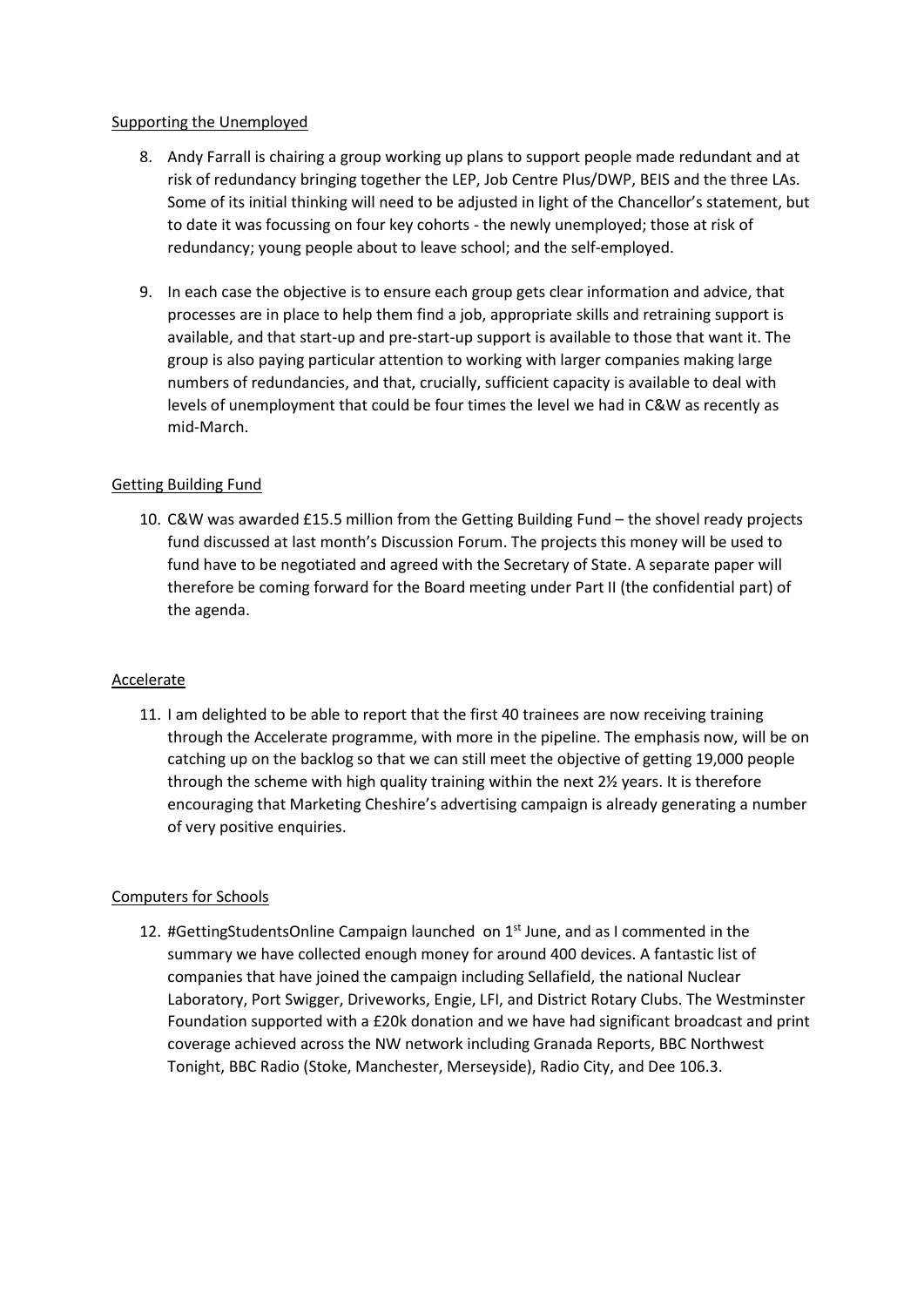## Catherine Walker

13. As many Board members will be aware, Catherine Walker is leaving us to join Cheshire West at the end of July. We will be transferring her marketing responsibilities to Marketing Cheshire and, for an interim period, getting agency support to take on the public affairs elements of her role. Catherine has achieved a lot in her relatively short time in the LEP, most recently playing a key role in generating publicity that has made Computers for Schools so successful, and securing Andy Haldane, Chief Economist at the Bank of England, to give the keynote speech at our (virtual) AGM at the end of September. Her new role means that she will continue to work closely with the LEP, so it is definitely not goodbye to her.

PHILIP COX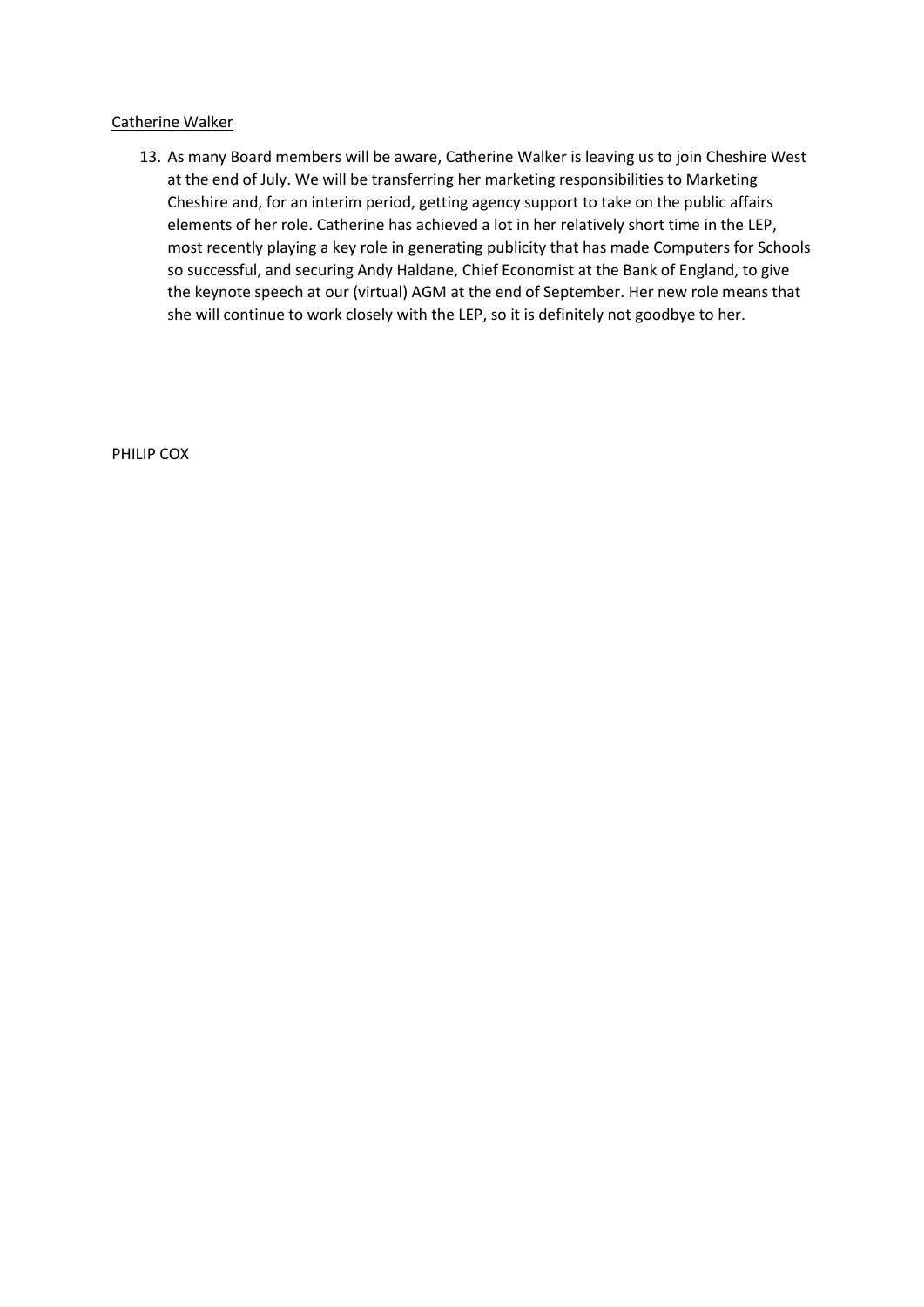#### **ANNEX**

## **Summary of the key policy decisions in the Chancellor's Statement for Jobs, presented to Parliament on 8th July 2020.**

*Job Retention Bonus* – The government will introduce a one-off payment of £1,000 to UK employers for every furloughed employee who remains continuously employed through to the end of January 2021. Employees must earn above the Lower Earnings Limit (£520 per month) on average between the end of the Coronavirus Job Retention Scheme and the end of January 2021. Payments will be made from February 2021. Further detail about the scheme will be announced by the end of July.

## **Supporting**

*Kickstart Scheme* – the government will introduce a new Kickstart Scheme in Great Britain, a £2 billion fund to create hundreds of thousands of high quality 6-month work placements aimed at those aged 16-24 who are on Universal Credit and are deemed to be at risk of long-term unemployment. Funding available for each job will cover 100% of the relevant National Minimum Wage for 25 hours a week, plus the associated employer National Insurance contributions and employer minimum automatic enrolment contributions.

*New funding for National Careers Service* – The government will provide an additional £32 million funding over the next 2 years for the National Careers Service so that 269,000 more people in England can receive personalised advice on training and work.

*High quality traineeships for young people* – The government will provide an additional £111 million this year for traineeships in England, to fund high quality work placements and training for 16-24 year olds. This funding is enough to triple participation in traineeships. For the first time ever, the government will fund employers who provide trainees with work experience, at a rate of £1,000 per trainee. The government will improve provision and expand eligibility for traineeships to those with Level 3 qualifications and below, to ensure that more young people have access to high quality training.

*Payments for employers who hire new apprentices* – The government will introduce a new payment of £2,000 to employers in England for each new apprentice they hire aged under 25, and a £1,500 payment for each new apprentice they hire aged 25 and over, from 1st August 2020 to 31st January 2021. These payments will be in addition to the existing £1,000 payment the government already provides for new 16-18 year-old apprentices, and those aged under 25 with an Education, Health and Care Plan – where that applies.

*High value courses for school and college leavers* – The government will provide £101 million for the 2020-21 academic year to give all 18-19 year olds in England the opportunity to study targeted high value Level 2 and 3 courses when there are not employment opportunities available to them.

*Expanded Youth Offer* – The government will expand and increase the intensive support offered by DWP in Great Britain to young jobseekers, to include all those aged 18-24 in the Intensive Work Search group in Universal Credit.

*Enhanced work search support* – The government will provide £895 million to enhance work search support by doubling the number of work coaches in Jobcentre Plus before the end of the financial year across Great Britain.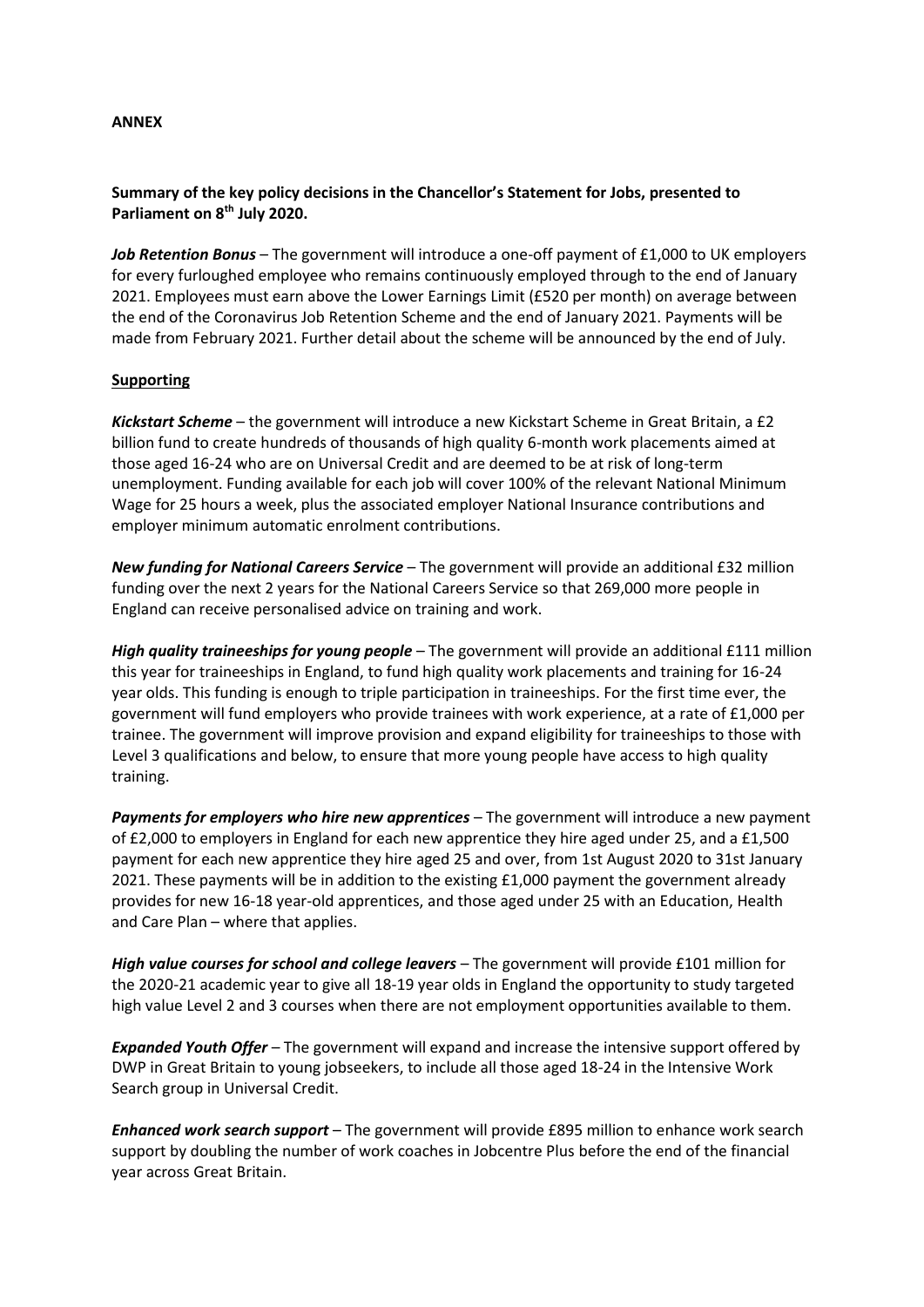*Expansion of the Work and Health Programme* – The government will provide up to £95 million this year to expand the scope of the Work and Health Programme in Great Britain to introduce additional voluntary support in the autumn for those on benefits that have been unemployed for more than 3 months. This expansion will have no impact on the existing provision for those with illnesses or disabilities in England and Wales.

*Job finding support service* – The government will provide £40 million to fund private sector capacity to introduce a job finding support service in Great Britain in the autumn. This online, one-to-one service will help those who have been unemployed for less than three months increase their chances of finding employment.

*Flexible Support Fund* – The government will increase the funding for the Flexible Support Fund by £150 million in Great Britain, including to increase the capacity of the Rapid Response Service. It will also provide local support to claimants by removing barriers to work such as travel expenses for attending interviews.

*New funding for sector-based work academies* – The government will provide an additional £17 million this year to triple the number of sector-based work academy placements in England in order to provide vocational training and guaranteed interviews for more people, helping them gain the skills needed for the jobs available in their local area.

## **Protecting**

*Eat Out to Help Out* – In order to support around 130,000 businesses and to help protect the jobs of their 1.8 million employees, the government will introduce the Eat Out to Help Out scheme to encourage people to return to eating out. This will entitle every diner to a 50% discount of up to £10 per head on their meal, at any participating restaurant, café, pub or other eligible food service establishment. The discount can be used unlimited times and will be valid Monday to Wednesday on any eat-in meal (including on non-alcoholic drinks) for the entire month of August 2020 across the UK. Participating establishments will be fully reimbursed for the 50% discount.

*Temporary VAT cut for food and non-alcoholic drinks* – From 15 July 2020 to 12 January 2021, to support businesses and jobs in the hospitality sector, the reduced (5%) rate of VAT will apply to supplies of food and non-alcoholic drinks from restaurants, pubs, bars, cafés and similar premises across the UK. Further guidance on the scope of this relief will be published by HMRC in the coming days.

*Temporary VAT cut for accommodation and attractions* – From 15 July 2020 to 12 January 2021, to support businesses and jobs, the reduced (5%) rate of VAT will apply to supplies of accommodation and admission to attractions across the UK. Further guidance on the scope of this relief will be published by HMRC in the coming days.

# **Creating**

*Temporary Stamp Duty Land Tax (SDLT) cut* – The government will temporarily increase the Nil Rate Band of Residential SDLT, in England and Northern Ireland, from £125,000 to £500,000. This will apply from 8 July 2020 until 31 March 2021 and cut the tax due for everyone who would have paid SDLT. Nearly nine out of ten people getting on or moving up the property ladder will pay no SDLT at all.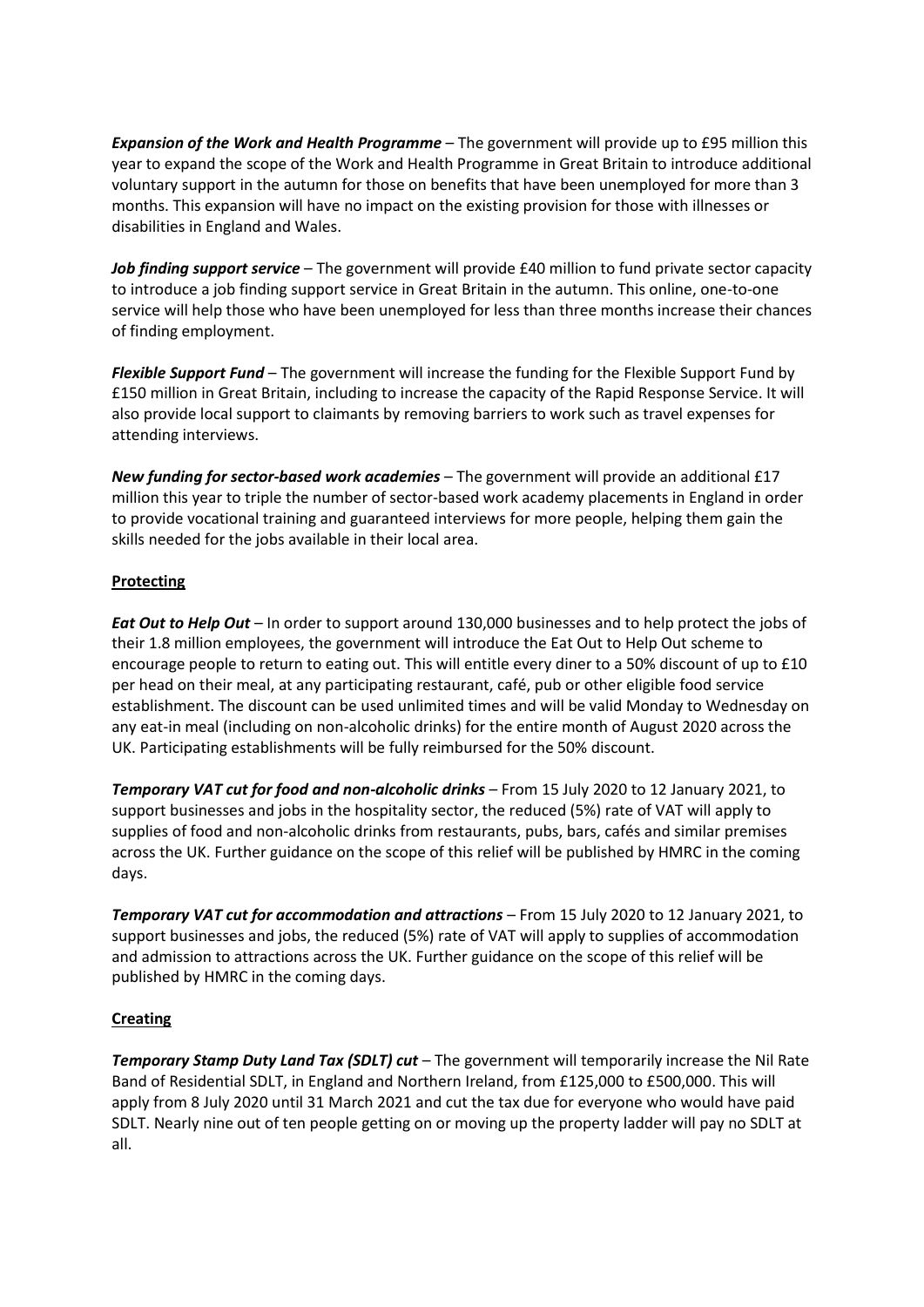*Green Homes Grant* – The government will introduce a £2 billion Green Homes Grant, providing at least £2 for every £1 homeowners and landlords spend to make their homes more energy efficient, up to £5,000 per household. For those on the lowest incomes, the scheme will fully fund energy efficiency measures of up to £10,000 per household. In total this could support over 100,000 green jobs and help strengthen a supply chain that will be vital for meeting our target of net zero greenhouse gas emissions by 2050. The scheme aims to upgrade over 600,000 homes across England, saving households hundreds of pounds per year on their energy bills. The Government will pay for at least two thirds of the cost of the work - the Treasury says a homeowner installing cavity wall and floor insulation costing £4,000 would only pay around £1,320, with the Government contributing the remaining £2,680. Those on the lowest incomes could see the Government cover full costs worth up to £10,000.

## **Other measures announced by the Prime Minister on 30th June 2020**

Construction Talent Retention Scheme – The government is funding a Construction Talent Retention Scheme to support the redeployment of workers at risk of redundancy. This will help retain construction skills and match talented workers to opportunities across the UK.

*Office for Talent* – The government will create a new Office for Talent based in No.10, with delivery teams across government departments. The Office will focus on attracting, retaining and developing top research and science talent across the UK and internationally.

*Public Sector Decarbonisation Scheme* – The Clean Growth Strategy17 set out the government's ambition to halve greenhouse gas emissions from the public sector by 2032. To help achieve this and support economic recovery, the government will invest £1 billion over the next year in a Public Sector Decarbonisation Scheme that will offer grants to public sector bodies, including schools and hospitals, to fund both energy efficiency and low carbon heat upgrades.

*Green Jobs Challenge Fund* – The government will invest up to £40 million in a Green Jobs Challenge Fund for environmental charities and public authorities to create and protect 5,000 jobs in England. The jobs will involve improving the natural environment, including planting trees, restoring habitats, clearing waterways, and creating green space for people and wildlife.

*Direct Air Capture* – The government will provide £100 million of new funding for researching and developing Direct Air Capture, a new clean technology which captures CO2 from the air.

*Automotive Transformation Fund* – Building on the announcement last year of up to £1 billion of additional funding to develop and embed the next generation of cutting-edge automotive technologies, the government is making £10 million of funding available immediately for the first wave of innovative R&D projects to scale up manufacturing of the latest technology batteries, motors, electronics and fuel cells. The government is also calling upon industry to put forward investment proposals for the UK's first 'gigafactory' and supporting supply chains to mass manufacture cutting-edge batteries for the next generation of electric vehicles, as well as for other strategic electric vehicle technologies.

*Courts sustainability* – The government will invest £40 million to improve the environmental sustainability of the courts and tribunals estate in England and Wales, investing in initiatives to reduce energy and water usage. Housing

*Social Housing Decarbonisation Fund* – The government will establish a new Social Housing Decarbonisation Fund to help social landlords improve the least energy-efficient social rented